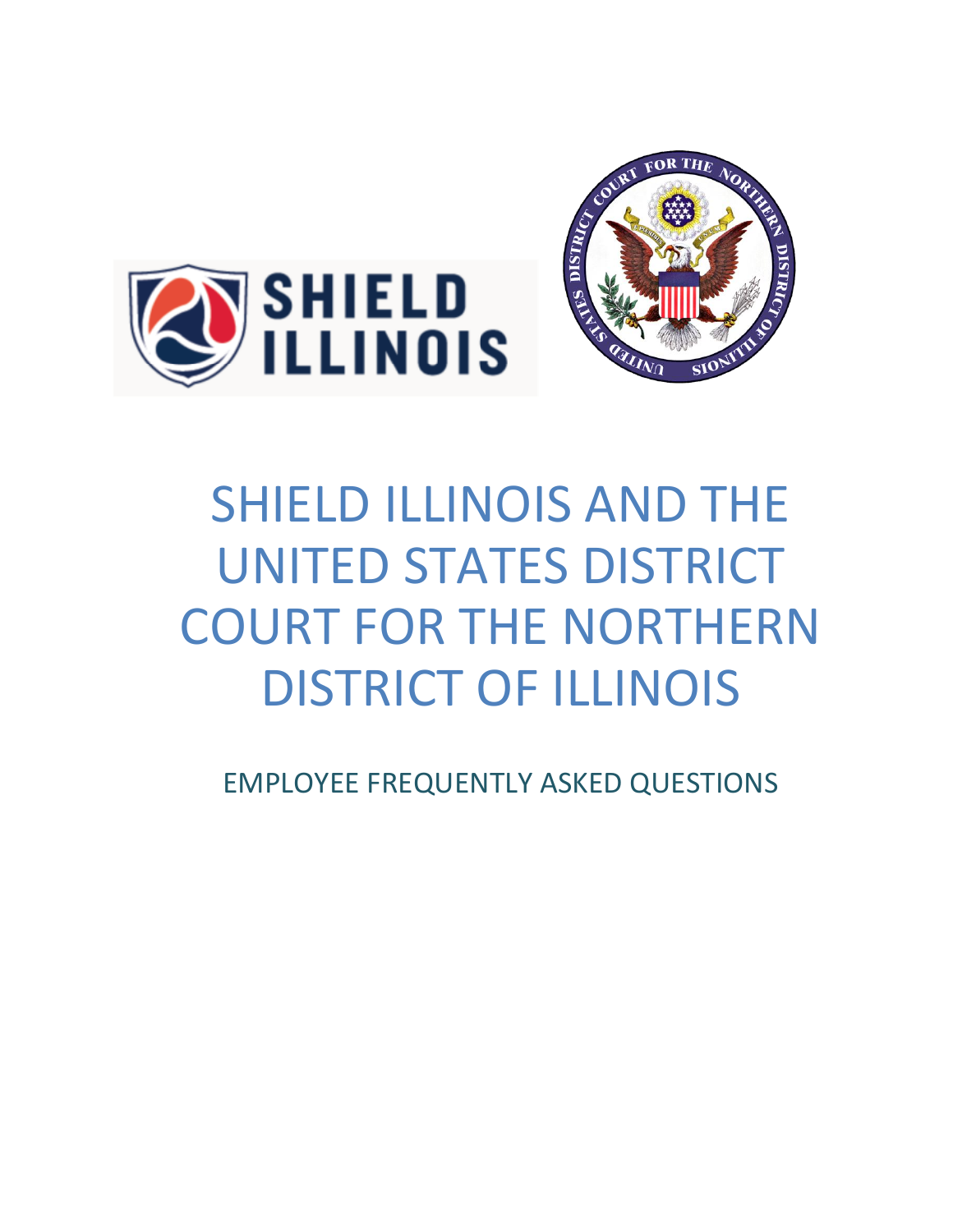# Frequently Asked Questions

| If I receive a positive test result from this test, do I have to go and receive another test from |  |
|---------------------------------------------------------------------------------------------------|--|
| Why am I asked my demographic information, including my race and date of birth? 3                 |  |
|                                                                                                   |  |
|                                                                                                   |  |
|                                                                                                   |  |
|                                                                                                   |  |
|                                                                                                   |  |
| I have already received my Covid vaccine. Do I still need to take these tests? 4                  |  |
| Months ago, I was previously diagnosed with Covid. Will this test detect the antibodies and       |  |
|                                                                                                   |  |
| I have heard some recent news about saliva based Covid tests in the media. What should I know     |  |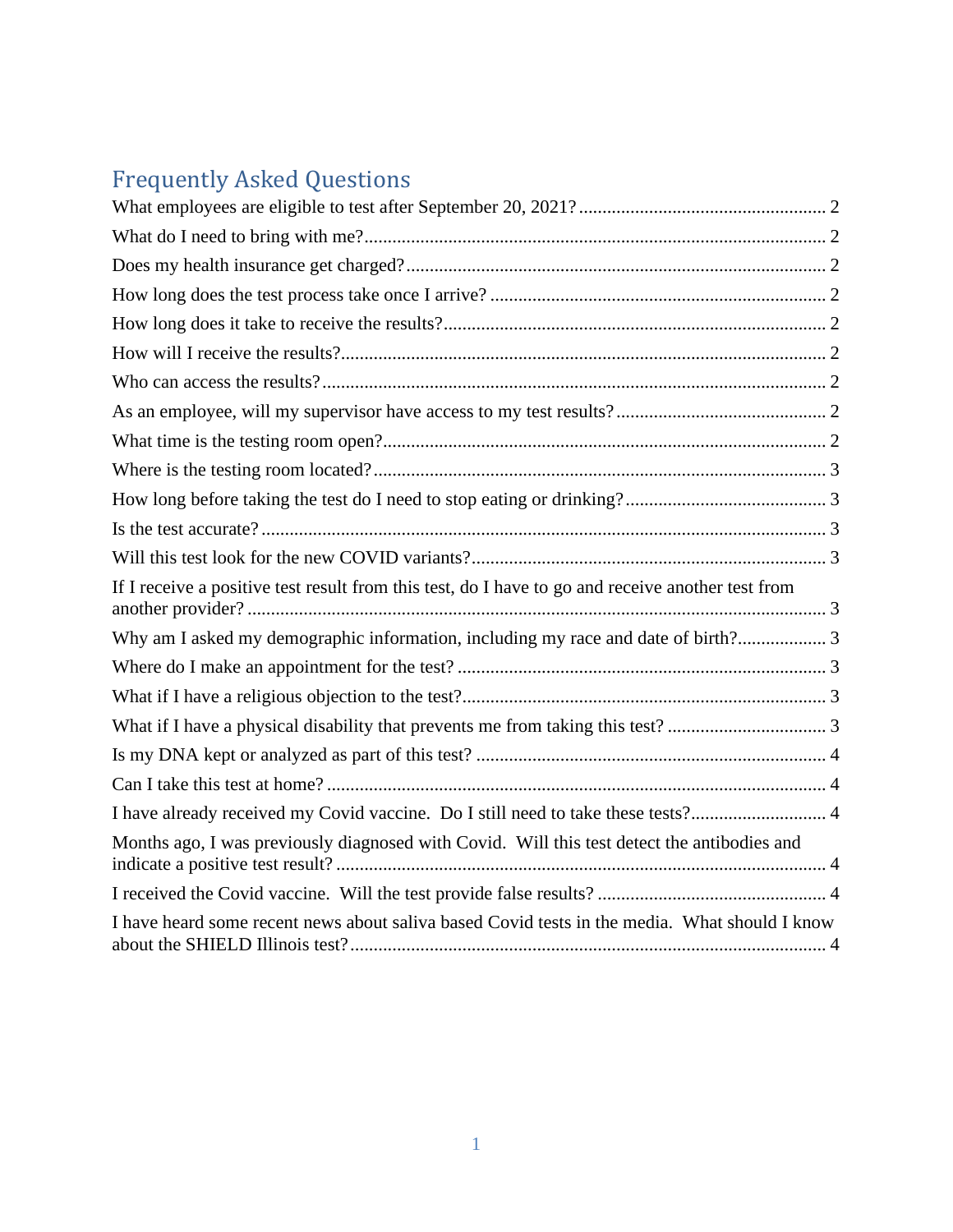# <span id="page-2-0"></span>What employees are eligible to test after September 20, 2021?

- Employees, contractors, judges, and staff (of any court or agency) who are assigned to work with potential jurors and persons selected for petit jury.
- Any employee exposed to a COVID-19 positive individual while present at either Courthouse or while in the performance of their official work duties may participate in the screening program.

#### <span id="page-2-1"></span>What do I need to bring with me?

You will need to bring your government or employee id, and either a printout of your QR code supplied to you when you made the appointment or share the screen on your smart phone/device when you arrive for your appointment.

#### <span id="page-2-2"></span>Does my health insurance get charged?

No. This program is Court ordered and you will not be responsible for any charges. You will not need to present your health insurance information.

#### <span id="page-2-3"></span>How long does the test process take once I arrive?

You should plan on the entire testing process to take five minutes.

#### <span id="page-2-4"></span>How long does it take to receive the results?

Current notification time for the saliva test is 24 hours, compared to a 2-3-day turnaround time for most currently available tests.

#### <span id="page-2-5"></span>How will I receive the results?

Employees will receive an email from SHIELD Illinois that their test results are available to view. The employee will then log into their portal to view their test results.

#### <span id="page-2-6"></span>Who can access the results?

For employees, only the employee can access the results. For jurors, results will be sent to the Court's Jury Department. Any positive test result must be shared with the Illinois Department of Public Health. Please see General Order 21-0006 for further information.

#### <span id="page-2-7"></span>As an employee, will my supervisor have access to my test results?

No. As an employee, you will only have access to your test results, but you must notify your supervisor of a positive test result.

#### <span id="page-2-8"></span>What time is the testing room open?

Beginning September 20, 2021, the testing room at the Dirksen Courthouse will be open from 8am until 12pm. Special testing times will be blocked for petit jurors. The Roszkowski Courthouse testing location will be open from 9am until Noon beginning three days prior to any jury trial. If an individual needs to test at the Roszkowski Courthouse outside this schedule, they should call, 312-543-3095.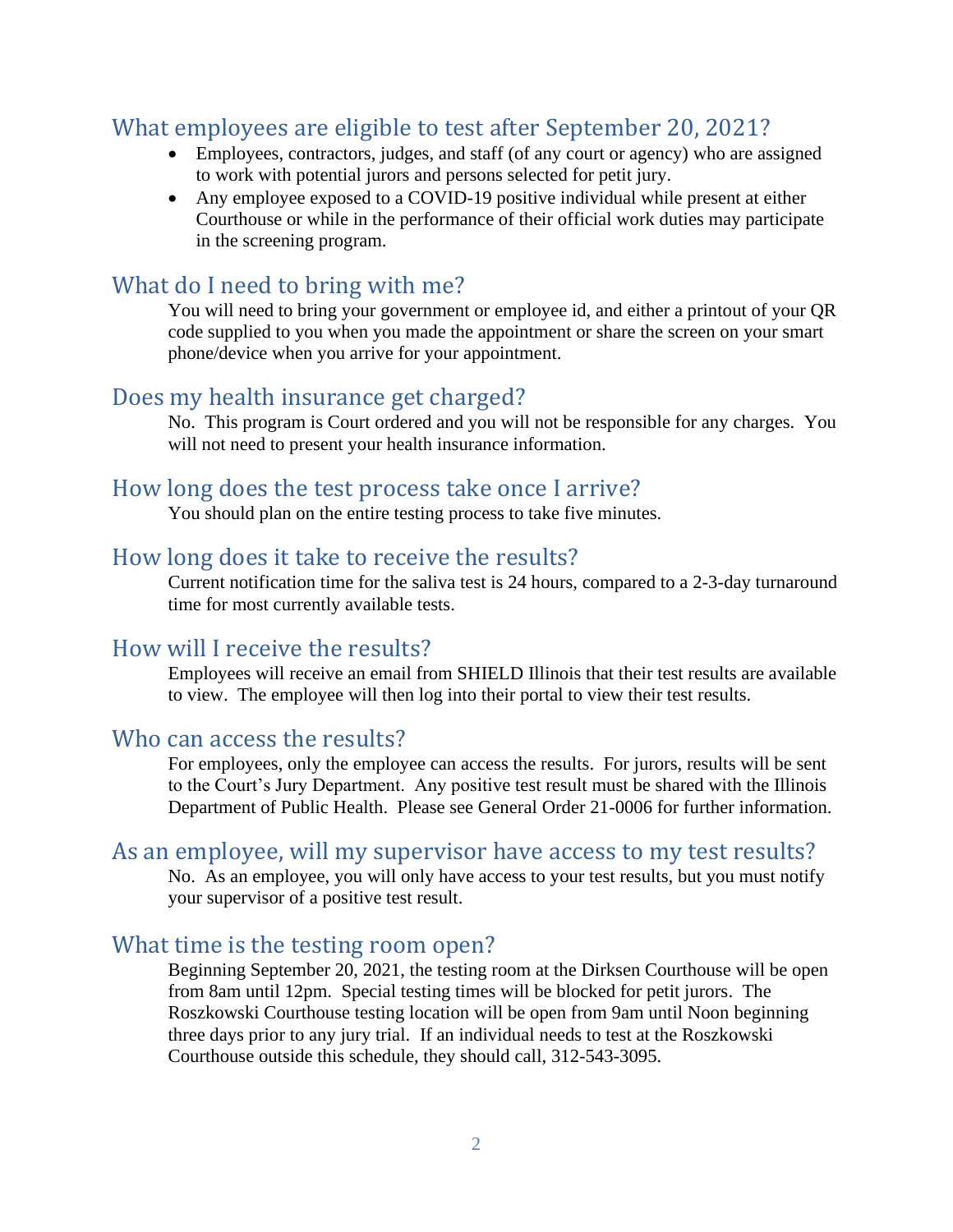#### <span id="page-3-0"></span>Where is the testing room located?

In the Dirksen Courthouse, the testing room is located on the second floor, room 211. This is the large meeting room accessed from the cafeteria. In the Roszkowski Courthouse, the tests will be administered in the lobby atrium.

<span id="page-3-1"></span>How long before taking the test do I need to stop eating or drinking? You are not able to eat or drink one hour prior to taking the salvia-based test.

#### <span id="page-3-2"></span>Is the test accurate?

This test is highly accurate. The accurate test and frequent testing makes the SHIELD Illinois' saliva-based test extremely accurate.

#### <span id="page-3-3"></span>Will this test look for the new COVID variants?

The SHIELD Illinois test can screen for variants of concern.

# <span id="page-3-4"></span>If I receive a positive test result from this test, do I have to go and receive another test from another provider?

SHIELD Illinois reports positive results to the individuals and the Illinois Department of Public Health within 24 hours of the sample reaching the lab. No follow up testing is needed.

# <span id="page-3-5"></span>Why am I asked my demographic information, including my race and date of birth?

The laboratory that processes the tests needs to identify the sample to the individual that provided the sample and they require your date of birth. In addition, all positive test results must be reported to the Illinois Department of Public Health in accordance with the Illinois Control of Communicable Diseases Code (77 Ill. Adm. Code 690.200(a)(5)) and demographic information is required for this reporting process.

#### <span id="page-3-6"></span>Where do I make an appointment for the test?

Employees will be provided a web link to make an appointment for their test. Appointments will avoid crowded testing rooms.

## <span id="page-3-7"></span>What if I have a religious objection to the test?

Any individual who has a religious objection to the saliva-based testing protocol is directed to notify the Chief Judge of the District Court in writing, setting forth the specific concerns to enable the Court to propose a reasonable accommodation.

# <span id="page-3-8"></span>What if I have a physical disability that prevents me from taking this test?

Any individual who has a medical objection to the saliva-based testing protocol is directed to notify the Chief Judge of the District Court in writing, setting forth the specific concerns to enable the Court to propose a reasonable accommodation.